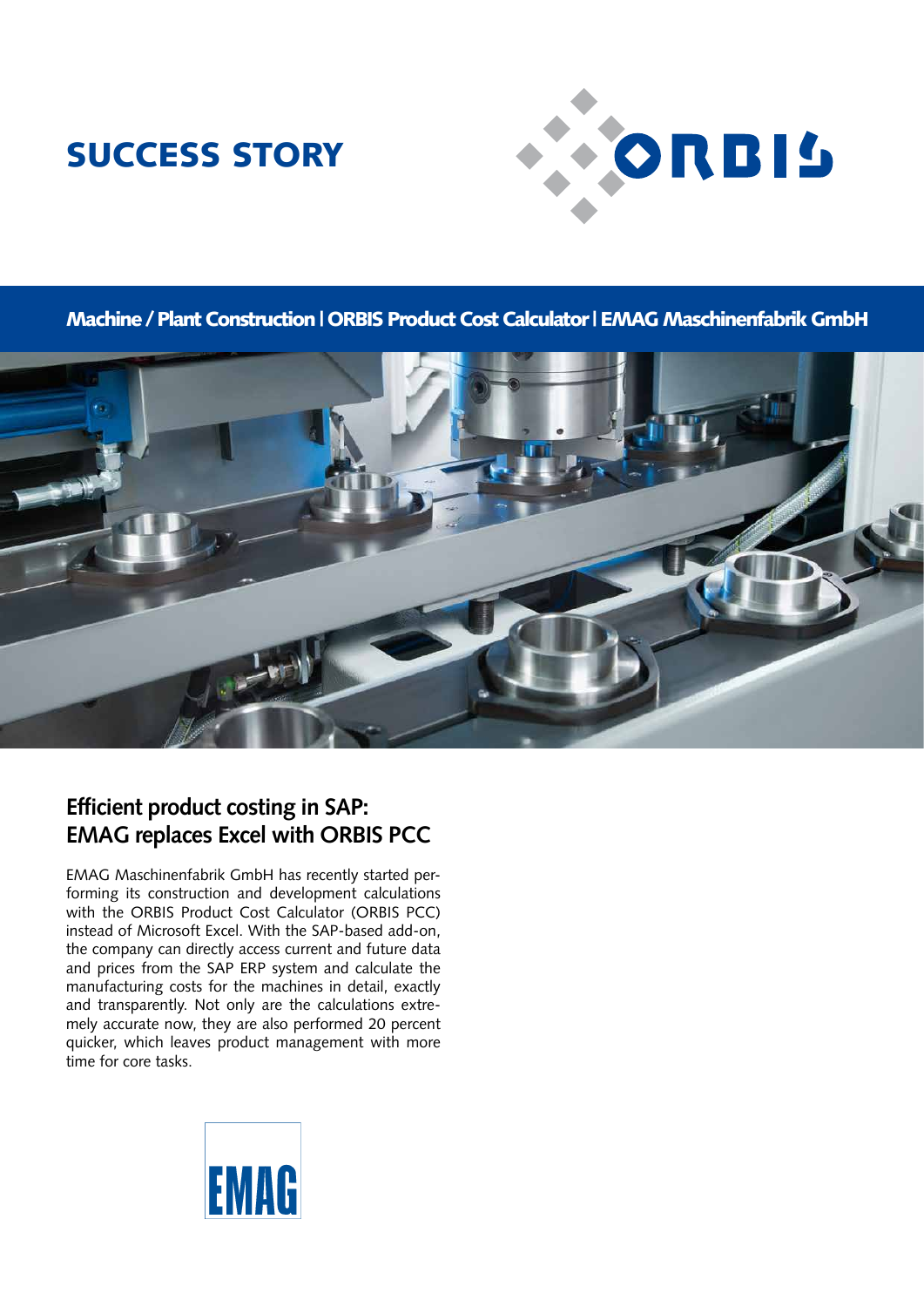### Efficient product costing in SAP: EMAG replaces Excel with ORBIS PCC

Whether it's a crankshaft, rolling or pumping ring, piston, brake cylinder, toothed gear or railway wheel: The turning, milling, grinding and drilling of disc and waveshaped or cubic metal work pieces for drives, engines and chassis components requires highest precision.

#### **EMAG Maschinenbau GmbH**

Head office: Salach

Products: Tool machines and manufacturing systems

Sites: 41 worldwide

Employees: over 2,500 employees globally

http://www.emag.com

#### **Calculation of up to 5,000 individual items**

The innovative and reliable manufacturing systems of the international EMAG Group from Salach in Baden-Wuerttemberg, are particularly well suited for this. From turning, grinding, cutting, joining or laser welding machines to electro-chemical metal machining and induction hardening technology, the company provides its customers with the best customized solutions for any application. In 2015, the EMAG Group achieved a turnover of Euro 577 million with its more than 2,500 employees.

A decisive factor for the economic success of the machine manufacturer is that it is able to calculate the machine production costs very accurately already in the development phase and can make reliable statements about the costs in this stage. *"As a result we not only are in control of the costs, but we also gain competitive advantages. If, during the construction process, it becomes apparent that the machine cannot be manufactured at a market-related price, we can develop alternatives early on"*, explains Markus Hahn, Head of Production Cost Management at EMAG Holding GmbH. The calculation processes are incredibly complex, as, depending on size and design type of a machine, we need to cost 2,000 to 5,000 individual items in the BOM list.

#### **Integrating development calculations in SAP**

Since recently, EMAG performs the tasks of the construction and development-accompanying costing with the ABAP-based add-on ORBIS Product Cost Calculator (ORBIS PCC), which is integrated seamlessly and releasecompliant into the existing SAP-ERP system.

*"With this application we are creating a uniform database for our calculation processes. Therefore, all processes*  *can be performed accurately, are IT-supported, standardized and allow for a high level of detail"*, Markus Hahn explains. ORBIS PCC replaces an in-house solution based on Microsoft Excel with which the entire costing had to be performed manually outside of SAP ERP and was very time-consuming.

EMAG relied on the process and consultancy know-how of ORBIS in the implementation.Thanks to the excellent cooperation of all parties involved in the project, and the high level of personal commitment of the ORBIS consultants, a solution could quickly be implemented and taken into operation.Also, individual requirements such as the option of scanning in document structures, saving a target price for each assembly or reconciling new engineering BOMs with the current calculation, were competently implemented in this context.



#### **Production costs under control at all times**

The benefits of product costing integrated in SAP ERP were quickly noticeable. The costs for a new machine can now be determined in detail and therefore with great accuracy, already in the development phase. Current prices of all product components as well as small parts such as screws or connection pieces flow from the SAP software into the calculation, as well as data from the work plants. Previously, such a detailed calculation was inconceivable – the effort and expense would have been too great, because the required SAP data had to be copied to Excel manually.

The cost curve of a machine can now be traced transparently across the entire development process as the calculation is based on the document structure, which is generated during the construction phase in the CAD model and flows directly into ORBIS PCC. In the further course of the development up to the finished prototype, the calculations are gradually fine-tuned according to the cur-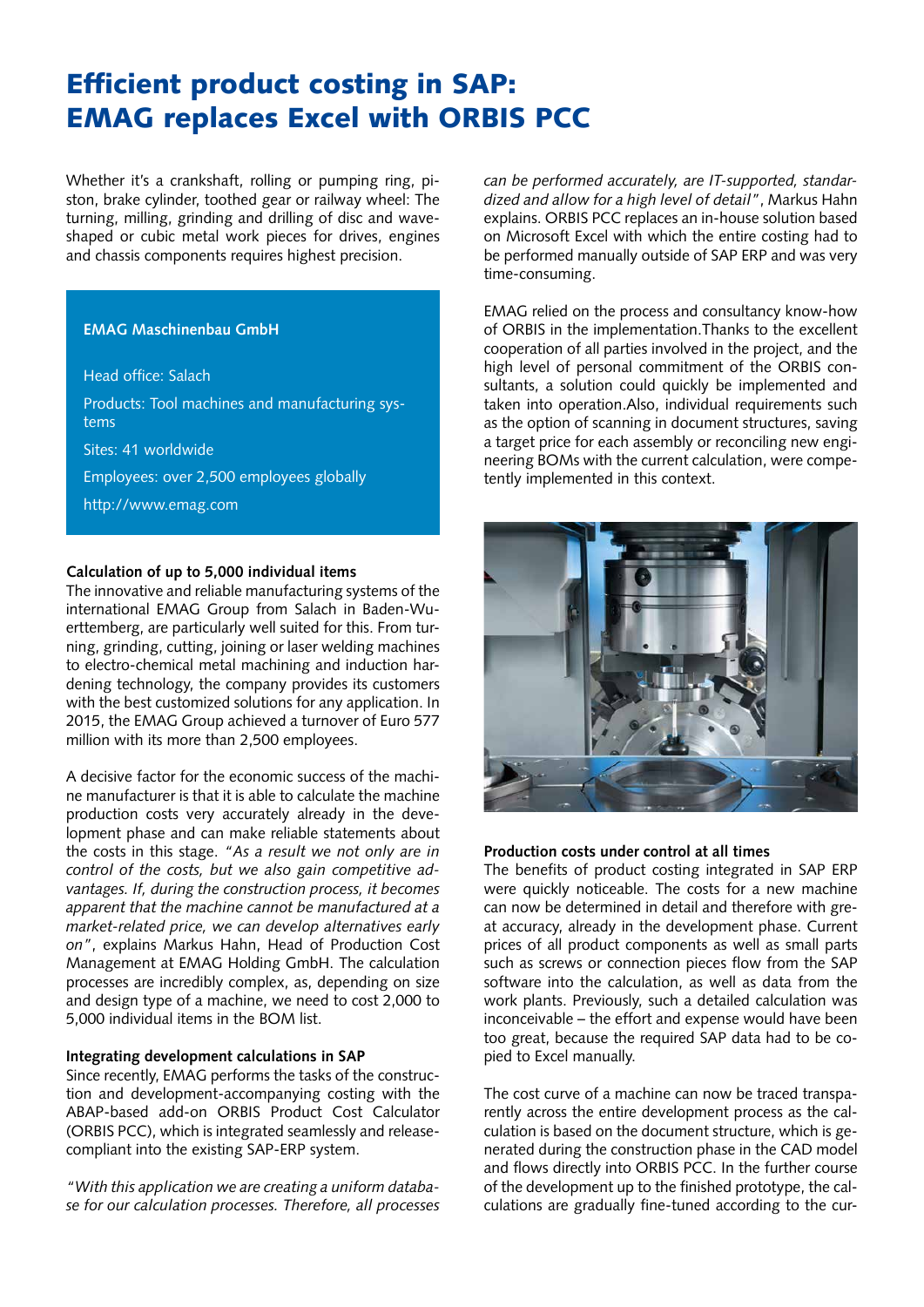

rent data from the document structure list and therefore become even more accurate. In this context, the current calculation is constantly reconciled with the target prices for the individual assemblies stored in ORBIS PCC. This way, deviations or imbalances are immediately detected and can be corrected, for example by choosing a more cost-effective alternative early on.



#### **Costing 20 percent faster**

By eliminating the time-consuming manual data transfer for product costing, the process has been significantly streamlined and has become noticeably faster. Especially the calculation of same parts such as screws, washers or motors, which are installed into different machines unchanged, is now much easier. As the prices are already stored in SAP ERP, they are immediately available for calculations in ORBIS PCC.

The time saving is substantial: According to Markus Hahn, this is "at around 20 percent". Employees in product costing benefit from this as they now have more time for their core tasks such as the identification and analysis of cost drivers or the development of measures for reducing product costs. The calculation has also become faster as the BOM structure of an assembly, for example a motor, does not have to be broken down completely in ORBIS PCC, as it does in SAP Standard, but rather a breakdown can be performed optionally and specifically for individual items. This eliminates the need for an elaborate search of the individual component of an assembly, and they no longer need to be calculated individually.

*" With the Product Cost Calculator integrated in SAP, we achieve more speed, quality and transparency in the development-accompanying calculation. We can identify cost overruns already in the construction process and thus have more time for our core tasks", is Markus Hahn's positive conclusion.*

#### **More improvements in planning**

Further steps are already in planning. For example, the analysis functions of the add-on will be improved, the costing which is currently only possible in Euro, will take into account currency fluctuations, and there will be the option of calculating various assessment variants.



*Markus Hahn, Head of Product Cost Management at EMAG Holding GmbH*